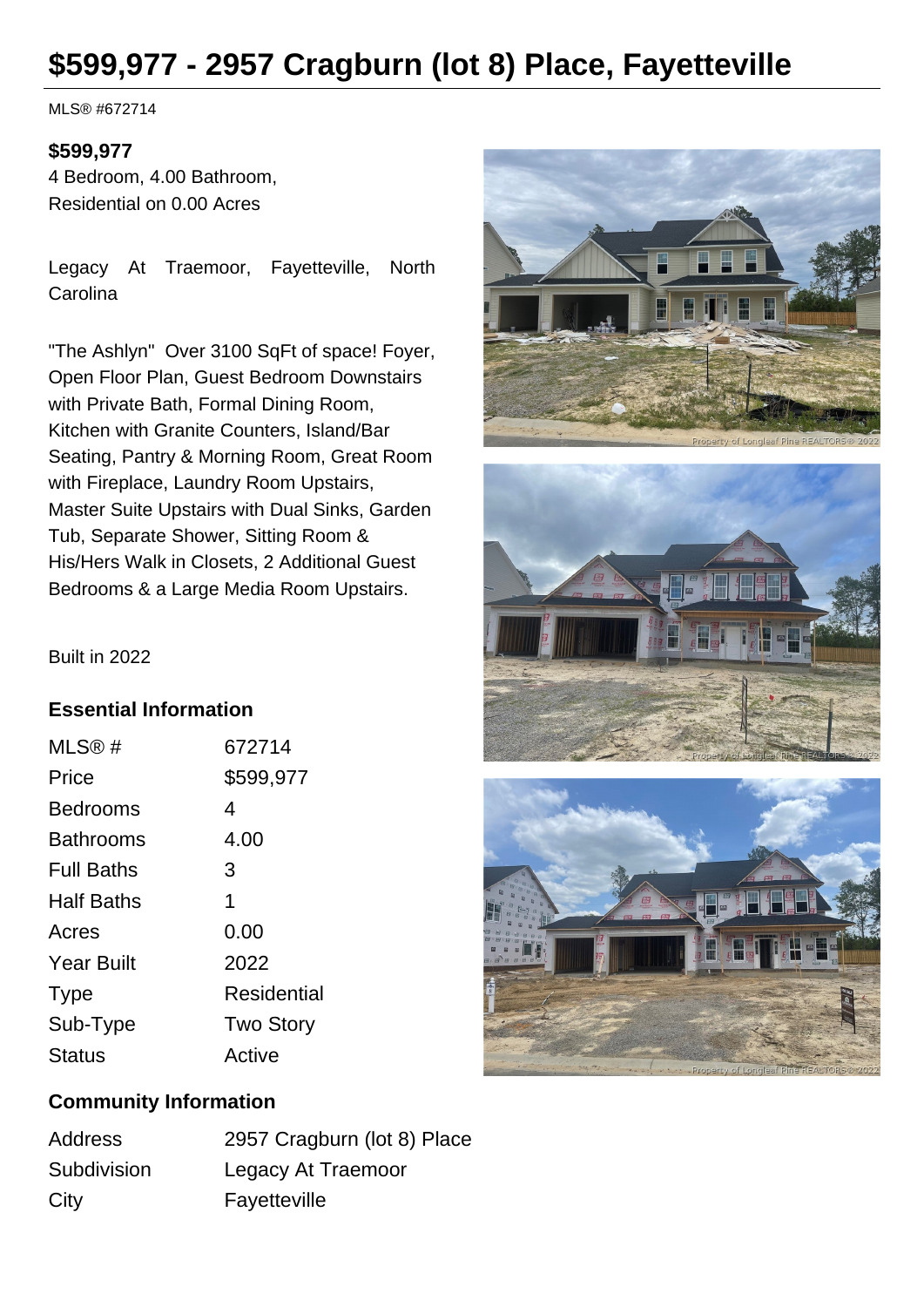| County                    | Cumberland                                                                                                                            |
|---------------------------|---------------------------------------------------------------------------------------------------------------------------------------|
| <b>State</b>              | <b>North Carolina</b>                                                                                                                 |
| Zip Code                  | 28306                                                                                                                                 |
| <b>Amenities</b>          |                                                                                                                                       |
| Parking                   | Attached, Garage                                                                                                                      |
| # of Garages              | 3                                                                                                                                     |
| <b>Interior</b>           |                                                                                                                                       |
| Interior                  | Carpet, Ceramic Tile, Laminate                                                                                                        |
| <b>Interior Features</b>  | Breakfast Area, Ceiling Fan(s), Entrance Foyer, Garden Tub/Roman<br>Tub, Kitchen Island, Separate/Formal Dining Room, Separate Shower |
| Appliances                | Dishwasher, Microwave, Range                                                                                                          |
| Heating                   | <b>Heat Pump</b>                                                                                                                      |
| Cooling                   | Central Air, Electric                                                                                                                 |
| Fireplace                 | Yes                                                                                                                                   |
| # of Fireplaces           | 1                                                                                                                                     |
| <b>Fireplaces</b>         | Electric                                                                                                                              |
| # of Stories              | 2                                                                                                                                     |
| <b>Stories</b>            | Two                                                                                                                                   |
| <b>Exterior</b>           |                                                                                                                                       |
| Eyteriar Featurea - Darah |                                                                                                                                       |

| Exterior Features Porch |                               |
|-------------------------|-------------------------------|
| Construction            | HardiPlank Type, Stone Veneer |
| Foundation              | Slab                          |

# **School Information**

| Elementary    | <b>Stoney Point Elementary</b> |
|---------------|--------------------------------|
| <b>Middle</b> | John Griffin Middle School     |
| High          | Jack Britt Senior High         |

## **Additional Information**

| Date Listed                    | November 6th, 2021 |
|--------------------------------|--------------------|
| Days on Market                 | 227                |
| <b>HOA Fees</b>                | 350.00             |
| <b>HOA Fees Freq.</b> Annually |                    |

# **Listing Details**

Listing Office Floyd Properties Inc.